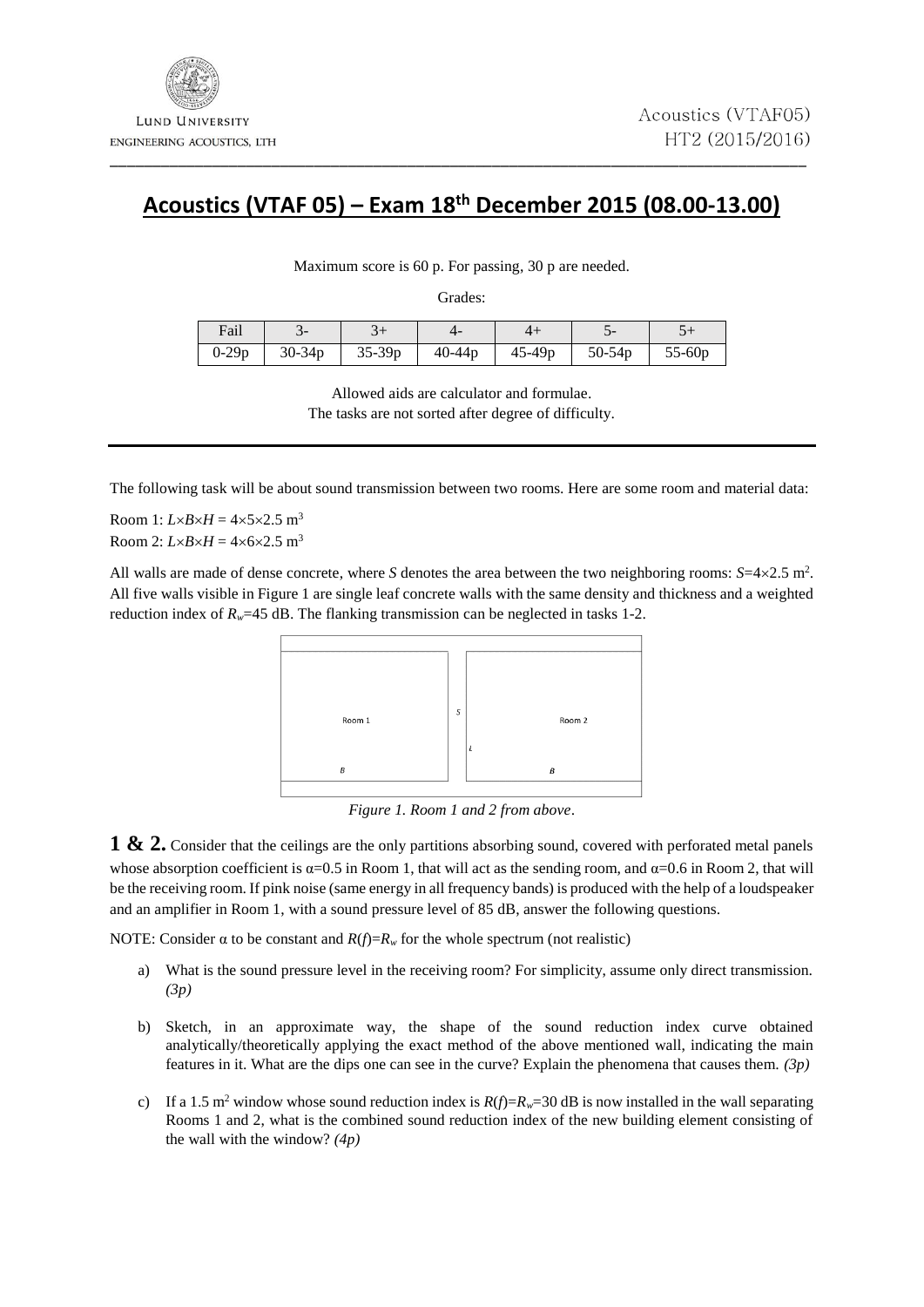

- d) After mounting the window in the wall, measurements are performed on site and one notices that the sound reduction index of the combined wall is 3 dB less than the one calculated in (c). We assume that this is due to a leakage that produces this decrease. Calculate the size (the area) of the leak. Describe in your own words possible practical solutions that can be taken on site so as to reduce such negative effects. *(3p)*
- e) Calculate the reverberation time in the receiving room. What does the reverberation time indicate? *(3p)*
- f) If the reverberation time is now to be set in the receiving room to 0.4 seconds (due to some regulations, for example), what is the absorption coefficient of the new material we would have to place in the ceiling and in one of the long walls? Consider that both surfaces will be covered by the same material and that the other surfaces are totally reflecting. *(4p)*

**3.** Calculate the sound pressure level in Room 2 given the same preconditions as in exercises 1-2 a), but now also taking flanking transmission into consideration. Some useful expressions and diagrams from the lecture notes are inserted in below. Consider just the flanking paths that you can "see" from Figure 1, i.e. the flanking transmission of the flooring system (and ceiling) can be neglected (i.e. only 7 paths). Assume all connections to be rigid. *(10 p)*

• Apparent sound reduction index (13 paths)

$$
R'_{w}\!=\!-10\log\!\left[10^{\frac{-R_{Dd_w}}{10}}+\sum_{F=f=1}^{n}\!\!10^{\frac{-R_{Ff_{w}}}{10}}+\!\sum_{f=1}^{n}\!\!10^{\frac{-R_{Df_{w}}}{10}}+\!\sum_{F=1}^{n}\!\!10^{\frac{-R_{Fd_w}}{10}}\right]
$$

 $R'_{w} = -10 \log \left[ 10^{\frac{-R_{d_w}}{10}} + \sum_{n=10}^{\infty} 10^{\frac{-R_{f_w}}{10}} \right]$ 

If only Ff paths are assumed:



Flanking sound reduction index  $R_{ii}$  (approximation given in the standard SS-EN 12354:2000)

$$
(R_f)_{ij,w} = R_{ij,w} = \frac{R_{i,w} + R_{j,w}}{2} + K_{ij} + 10 \log \left( \frac{S_s}{I_0 \cdot I_{ij}} \right)
$$

 $R_i$  &  $R_i$ : sound reduction index of flanking element *i* and *j*  $K_{ii}$ : vibration reduction index (junction dependent) S.: floor / wall surface

$$
I_0 = 1m
$$

 $I_{ij}$ : junction common length

$$
\begin{array}{c|c}\nS_1 & R_1 & K_1 & S_1 \\
\hline\n\end{array}
$$